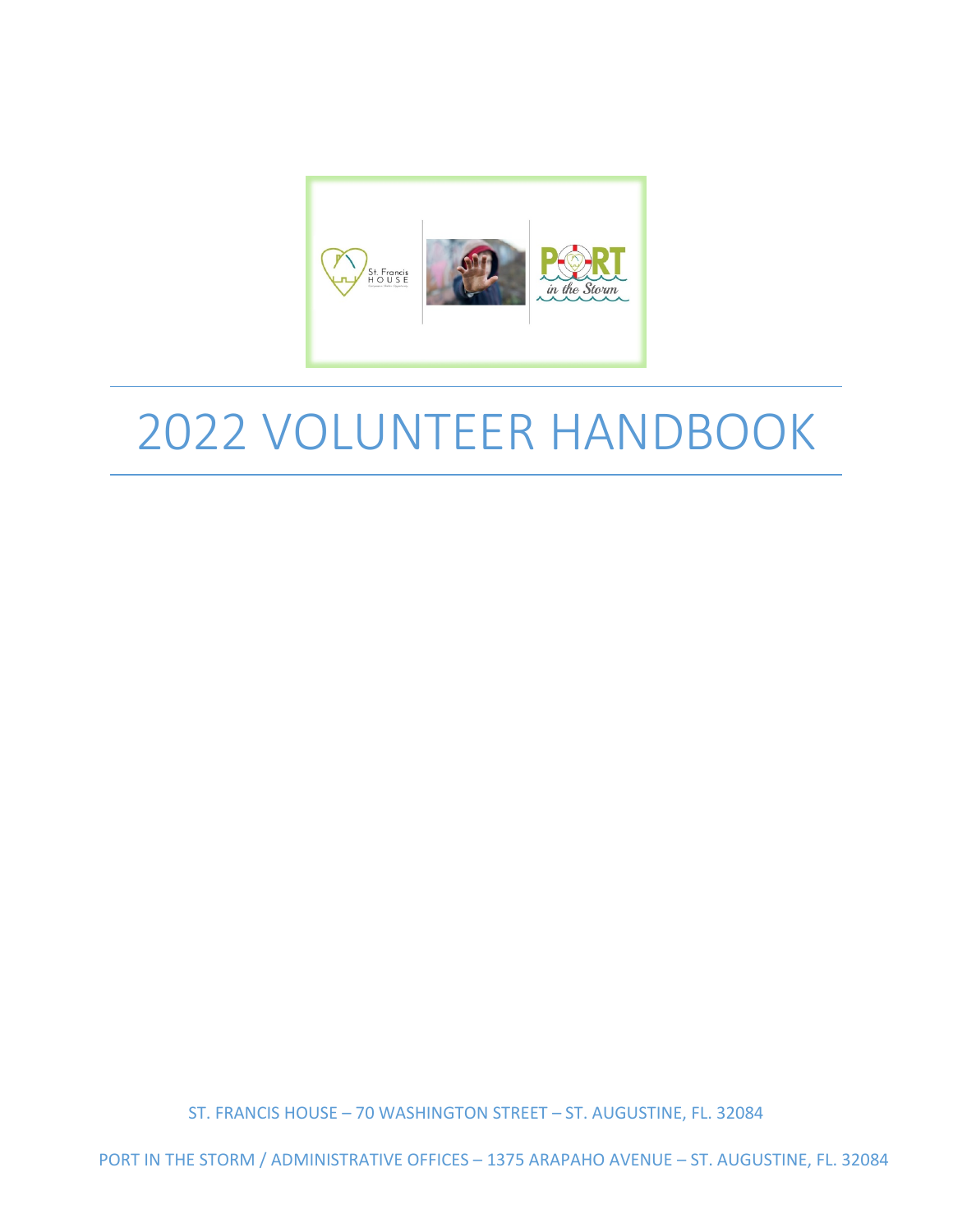## **WELCOME!**

We are so grateful that you have chosen St. Francis House, a program of St Augustine Society, to share your time and talents. Our volunteer team assists in the kitchen, pantry, office, and at special events. *You are essential* to our ability to serve the needs of those in our community who are unhoused.

This Handbook has been produced to help you become acquainted with our history, mission, and values as well as some of our policies and practices*. Please read this Handbook carefully* and refer to it if questions arise. However, we realize that no handbook can answer all the questions that you may have and encourage you to come to us if you feel that you need an answer or clarification that is not provided here. Please contact the Volunteer Coordinator or the Assistant Director.

#### **We depend on you – your success is our success!**

## **OUR HISTORY**

To Joan Lohr, the need for a facility to feed the hungry was evident 14 years before it became a reality. However, it wasn't until she joined forces with Fr. Robert Baker, then pastor of the Cathedral Basilica, that the movement became a reality.

In 1984, St. Augustine Society, Inc. was formed with Lohr at the helm. The first meals were served at the St. Paul AME Church with volunteers from the community and churches providing the manpower. The organization moved to its own building at 70 Washington Street in 1985 and began services under the name of St. Francis House.

Although much has changed, services continue in the same building to this day. Additional services and buildings were added as the years progressed.

- 1986: Shelter for men added
- 1987: Shelter for women added
- 2011: 64 Washington Street leased from St. Mary's Baptist Church for Transitional Living
- 2012: 76 Washington Street purchased
- 2013: 64 Washington Street purchased
- 2016: Street Outreach Services (SOS) for adults launched
- 2016: Port in the Storm Homeless Youth Center building purchased (1375 Arapaho Ave.)
- 2017: SOS Youth Street Outreach launched
- 2017: Port in the Storm day services launched
- 2019: Port in the Storm overnight shelter opened

The most significant changes came in 2013 with the new leadership of Executive Director, Judy Dembowski. Programs have grown from primarily meeting basic needs to the present housingfocused, client-centered format for individuals and families with children.

In 2015, our board of directors drafted a new strategic plan confirming our mission to provide housing crisis services to all in need. The decision was made to expand services to populations unserved in our community – in particular, unaccompanied/homeless youth.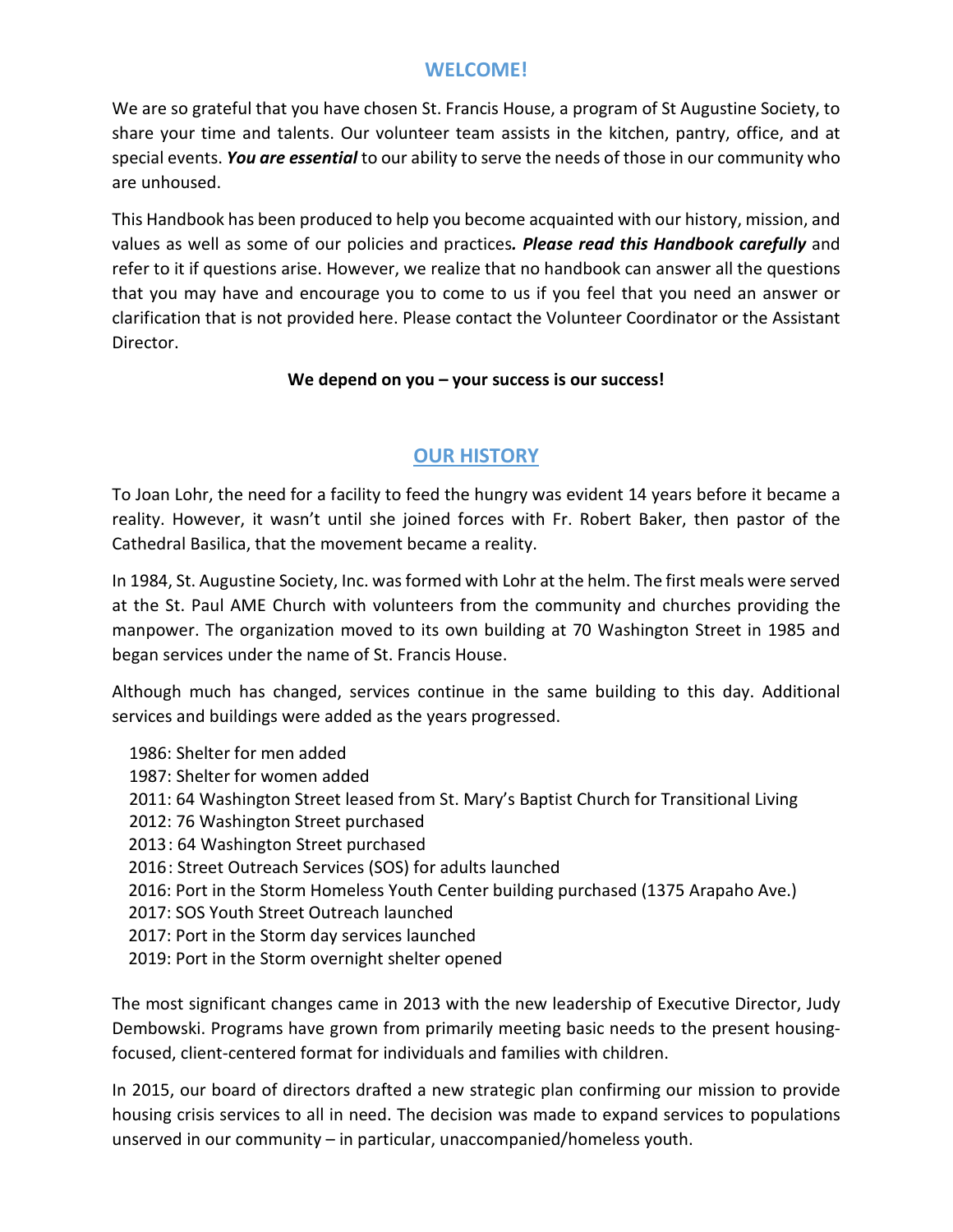A building was purchased for the new youth initiative in late 2016. The day drop-in program for youth opened in February 2017. The building has 16 shelter beds for homeless youth. Port in the Storm is a safe place off the streets for homeless/unaccompanied youth in crisis. Caring adults provide stability, hope and a path to successful future through Positive Youth Development programming.

A major hurricane devastated the Washington Street campus in October 2016. Renovation of two buildings are complete. The final building, which is still under construction, will serve as our family home, with space for eight families, and an area for respite for those suffering from homelessness that need a place to recover once released from the hospital.

Today, the Programs of St. Augustine Society, which include St. Francis Housing Crisis Center, Street Outreach Services, and Port in the Storm Homeless Youth Center, provide solutions that change lives for unhoused youth, adults, and families.

## **OUR VISION**

The Programs of St. Augustine Society envisions a future in which all those in St. Johns County have a safe, permanent place to call home.

## **OUR MISSIONS**

#### **St. Francis House / St. Francis Family House Mission**

To engage vulnerable families and single adults without housing in compassion shelter, and opportunity driven programming to ensure their homelessness is rare, brief, and one time.

#### **Port in the Storm Homeless Youth Center Mission**

To provide services that nurture potential, promote self-esteem, and support youth in moving beyond the streets.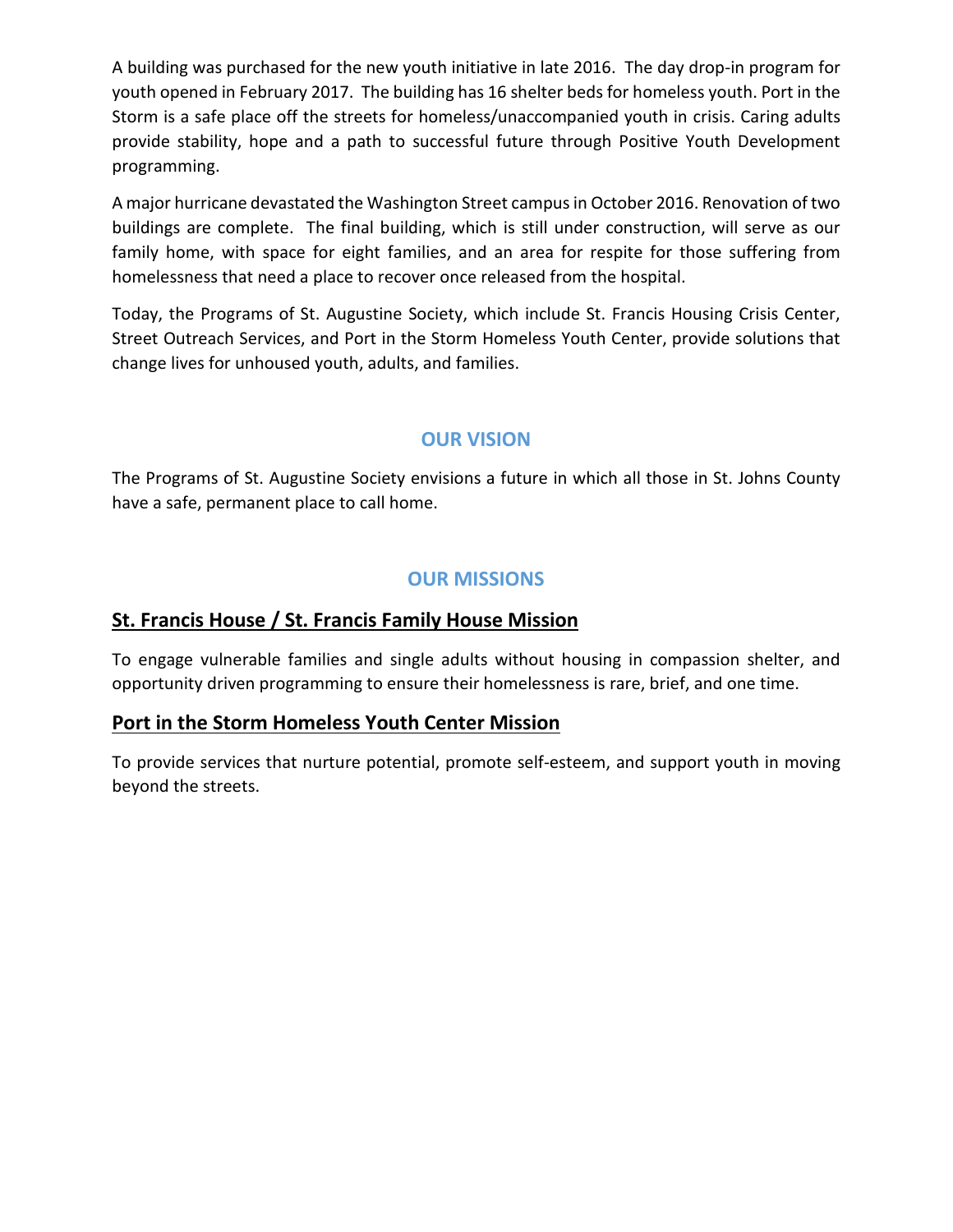## **OUR VALUES**

## **Commitment to Excellence**

The Programs of St. Augustine Society has a passion for researching and implementing best practices that promote an end to homelessness through measurable outcomes.

Honesty forms the basis of all interactions with clients. Building relationships with the clients we serve is based on trust, honesty, and non-judgmental communication.

## **Client-Centered Work**

We believe ending homelessness should be an active partnership between the client and caring professionals that engage clients in an asset-based (not a problem-focused), plan to overcome barriers associated with homelessness and street life.

## **Self-Determination**

We believe that all clients, regardless of their circumstances, deserve to be offered safety, support, and the final voice in the direction of their life. We will work to empower our homeless and at-risk clients to regain self-sufficiency to the greatest of their ability.

## **OUR PROGRAMS**

The Washington Street Campus name has been recently revised to "St. Francis Housing Crisis Center" to reflect the comprehensive scope of services provided to homeless and less-fortunate men, women, and children. St. Francis House remains the only full-time emergency shelter between Jacksonville and Daytona Beach.

- Emergency shelter and housing-focused for men, women, and families
- The St. Francis House food program continues to provide a daily noon meal to anyone who is hungry
- St. Francis House and Port in the Storm now provide adult and youth Street Outreach Services (SOS) for St. Johns County. Our SOS teams venture into the county, bringing essential supplies and offering services to homeless adults and youth
- Port in the Storm Youth Center*,* on Arapaho Avenue, is a youth drop-in center currently open from 8 A.M - 6 P.M and is an overnight shelter for unaccompanied homeless youth

# **Throughout the years our volunteers and donors have been, and continue to be, the heart and soul of St. Francis House.**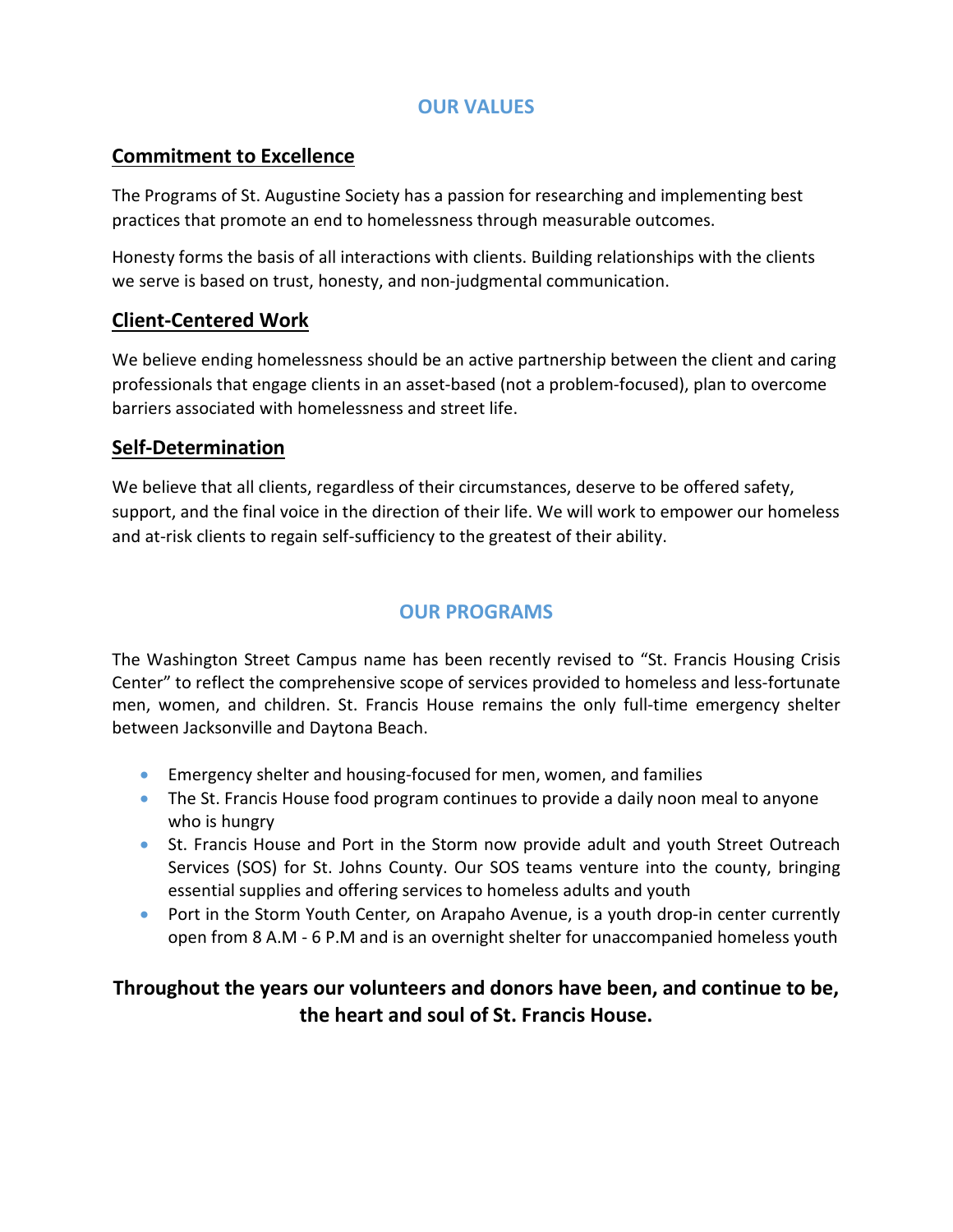## **OUR POLICIES AND PROCEDURES**

#### **Professional Boundaries**

The St. Francis philosophy is grounded in the belief that all people deserve to be treated with dignity and respect, and in the belief in the healing power of humane, caring relationships between staff and clients. Many of the clients who come to our programs have been mistreated in some way during their lives, which can result in continued confusion, fear or distrust of relationships with others.

St. Francis staff play a unique role in the lives of the clients that come to our programs. We must establish relationships with clients that demonstrate caring, safety, and predictability**. The nature of professional relationships, as opposed to those with friends or family members, must remain clear to both clients, volunteers, and staff. Maintaining boundaries assure the integrity of care at St. Francis. Overlapping or crossing the boundaries between staff, clients, and volunteers can cause confusion, difficulty in maintaining confidentiality and be detrimental for the clients we serve. Do not share any personal information about yourself or others. This also protects the volunteer from allegations and possible future harassment should a problem arise.**

*If you have any questions whatsoever, please contact the Volunteer Coordinator.*

#### **Volunteer Rights and Responsibilities**

As a volunteer at St. Francis Housing Crisis Center **you have the right:**

- To be treated with respect, equality and dignity
- Receive a clear, comprehensive job description
- Receive training for your job and ask for support when needed
- To be safe on the job, have choices and feel comfortable about saying "no"
- To take care of yourself to make sure **you are not overextending yourself, burning out, or causing yourself physical, mental or emotional harm by taking on roles that are not a good fit**
- Address areas of conflict with the appropriate Volunteer Lead or Volunteer Coordinator

You can always go directly to the **Marketing/Volunteer Coordinator** or the **Assistant Director**.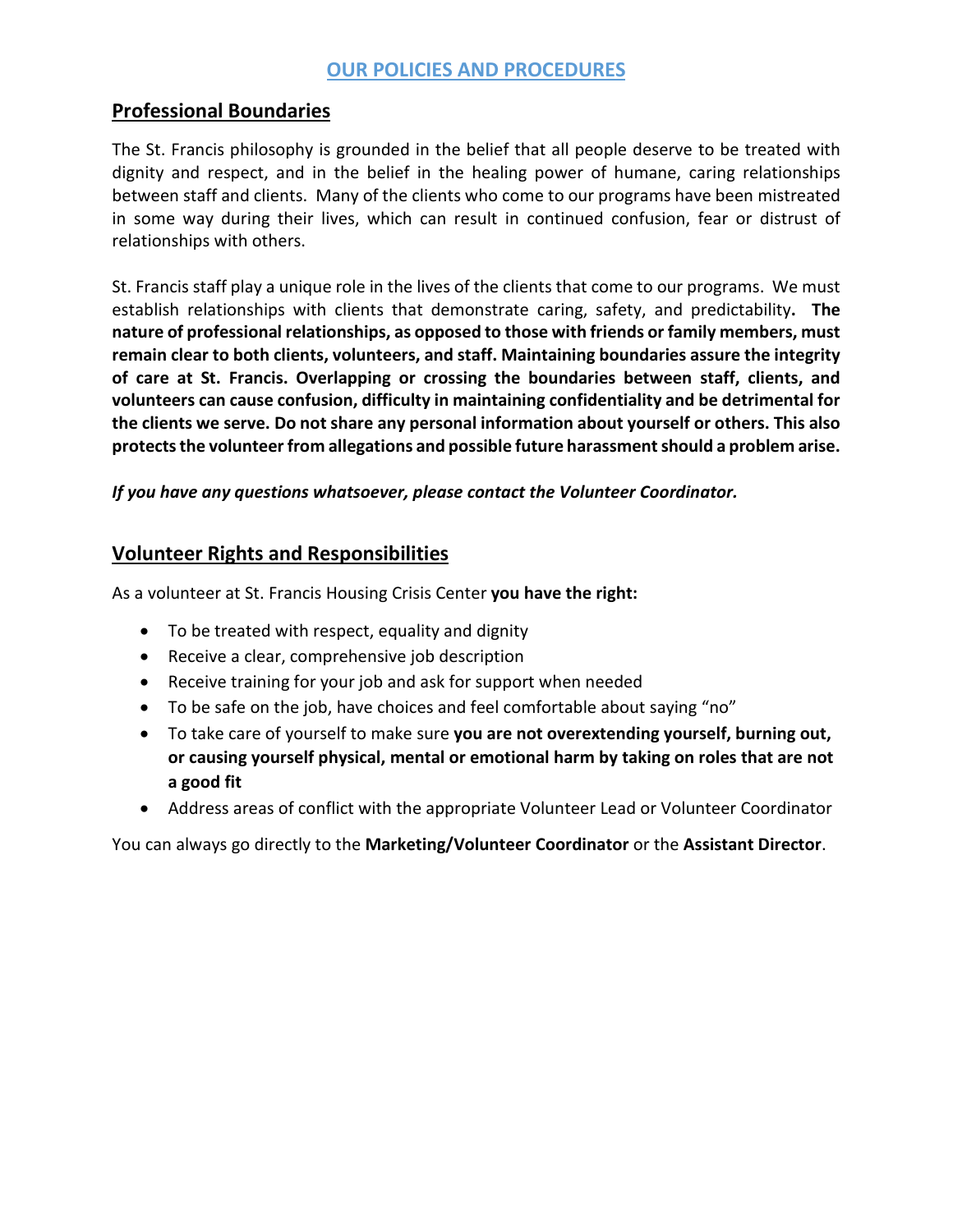As a volunteer **you have the responsibility to**:

- Maintain the same standards of confidentiality as staff and be subject to the same prohibitions and standards concerning disclosure of information. Anyone receiving services at St. Francis House or Port in the Storm is a client and has the right to privacy of all personal information.
- Notify the Volunteer Coordinator if you need to change your schedule.
- Notify your Volunteer Lead if you are unable to work your shift.
- To sign in and out of the volunteer log during each volunteer shift.
- Do not borrow or lend property or money to staff or a client; nor exchange any personal information about yourself or others or accept gifts from staff or a client.
- Do not have any kind of social contact with current or former clients beyond the normal scope of duties of your volunteer position, either at St. Francis House or off premises. If a social or personal relationship does exist with a client, no volunteering or visiting while client is on premises.
- Notify a supervisor or staff member immediately if there is an injury or accident. If the injury is minor, first aid may be given. If the injury is serious or life-threatening, dial 911 for immediate medical help.
- Refer any media inquiries or opportunities to the Marketing/Volunteer coordinator or Assistant Director.
- Refer any donor inquiries to the Assistant Director.
- Conduct yourself in a manner that is not detrimental or a detraction to the reputation of St. Francis House or Port in the Storm. *Some* examples are: use of substances that interfere with your ability to perform duties; conduct that is discriminatory with respect to race, creed, color, sex, age, national origin, sexual orientation or handicap; sexual harassment or posting anything on social media that would reflect poorly on the agency or compromise the privacy of our clients.
- Do not to assist clients off St. Francis House or Port in the Storm premises. Examples of this would include giving rides to clients or delivering items for a client off St. Francis House property.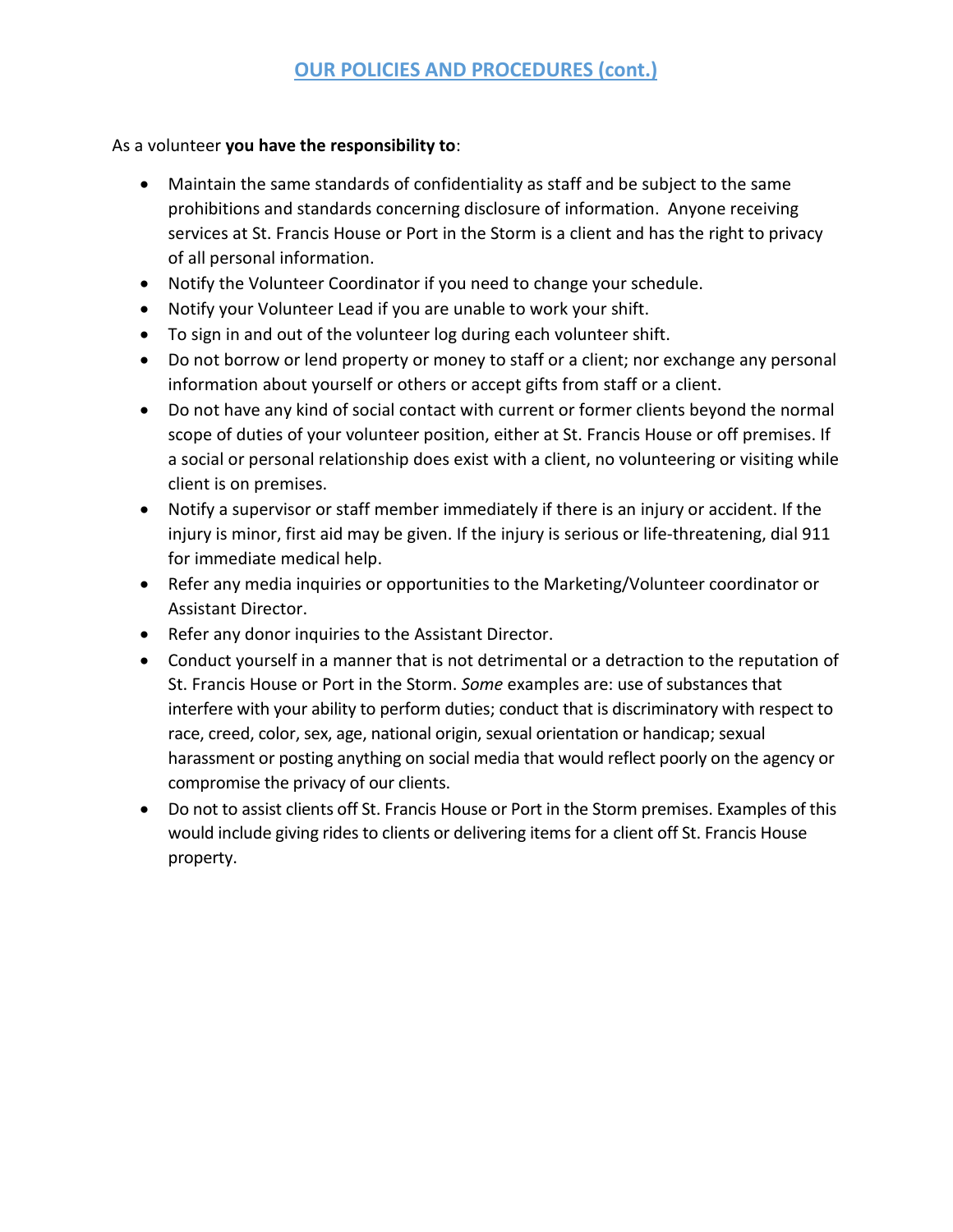# **Additional Information**

St. Augustine Society, Inc. dba St. Francis House and Port in the Storm is a 501c3 organization, EIN 59-2475614. Judith Dembowski is the Executive Director and all activities here at St. Francis are overseen by our Board of Directors. For donor information contact [Karen.Hensel@StFrancisShelter.org;](mailto:Karen.Hensel@StFrancisShelter.org) 904-824-8987

## **Hours of Operation**

*Administration Office*: M-F from 8AM to 4PM at 1375 Arapaho Ave., St. Augustine, FL 32084

**Client Services:** 7 days a week from 9AM – 5PM at 70 Washington St., St. Augustine, FL 32084;

**Kitchen:** 7 days a week

- Lunch preparation begins at 8:00 a.m.
- Lunch Service is from 10:45a.m 12:00 p.m.; a free lunch is available to anyone

**Foodbank/Pantry:** 7 days a week from 8:00 a.m. – 2:00 p.m.

#### **Volunteer General Information**

**Contact Information**: St. Francis House, 70 Washington St., St. Augustine, FL 32084 / Phone: 904-829-8937

If possible, please call the Volunteer Coordinator or your position supervisor if you cannot complete your assigned volunteer time or have any changes in your volunteer schedule.

**Parking:** Nearby parking is available on the west side (only) of Washington Street. Do NOT park near the yellow curbs. You will be ticketed.

**Kitchen/Pantry:** report to the cook on duty for work assignment

**ALWAYS WEAR CLOSED TOED SHOES AND COMFORTABLE CLOTHING**. **In the kitchen, please have your hair tied back or wear a cap. Please sign the volunteer log with your hours.**